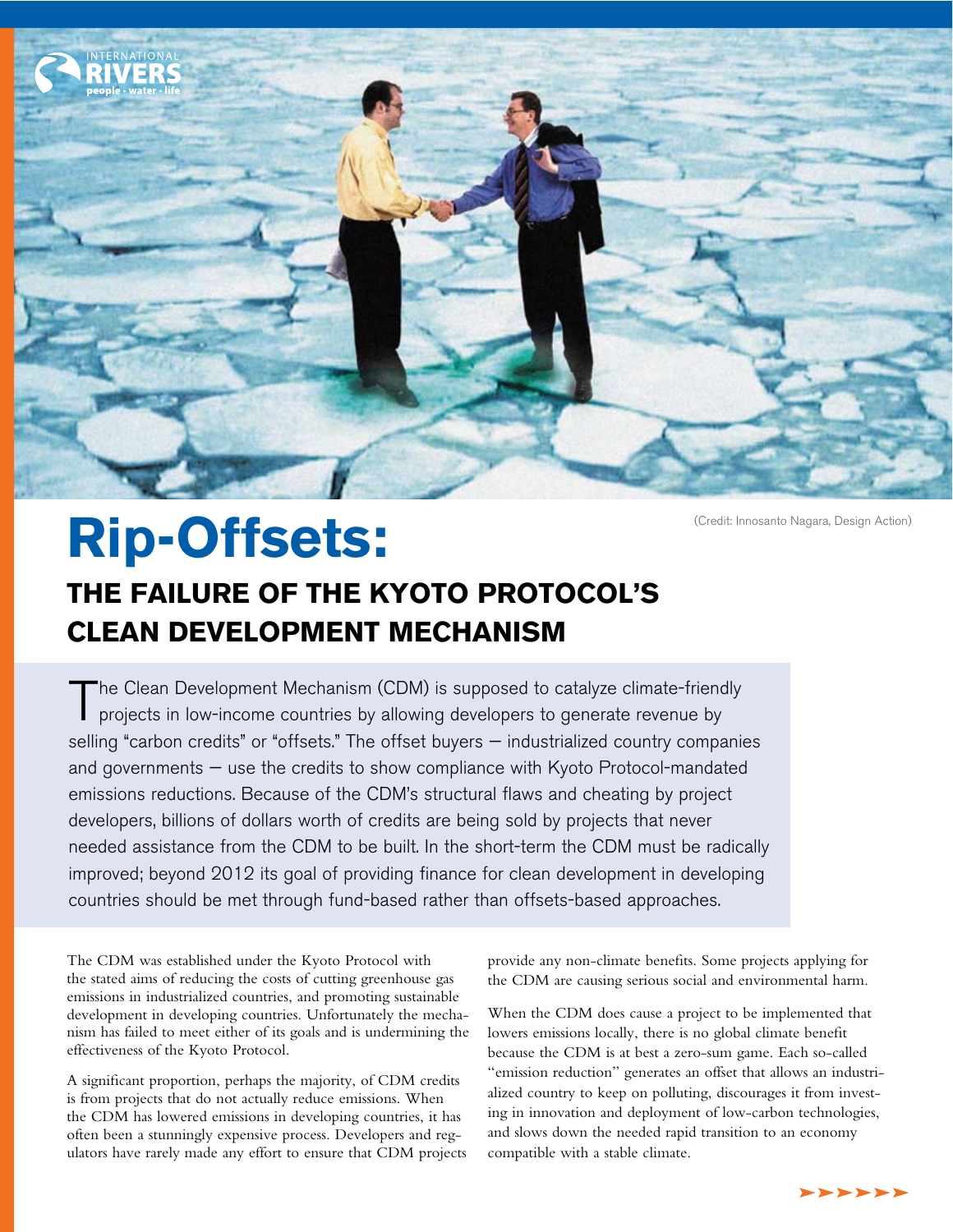

#### **% CDM PROJECTS BY REGION FIGURE 1: PROJECTS IN THE CDM PIPELINE BY REGION**



Source: UNEP Risoe CDM/JI Pipeline Analysis and Database, 1 October, 2008.

#### **FIGURE 2: PROJECTS IN THE CDM PIPELINE BY TYPE**



Note: EE = energy efficiency

As of November 1, 2008, the CDM's UN-appointed Executive Board had approved (or "registered" in CDM jargon) 1990 projects in developing countries. A further 2684 projects were in the process of applying for registration.

Once a project is registered, its owners can periodically apply for credits — known as Certified Emission Reductions (CERs) — to sell to industrialized country buyers. A CER is supposed to represent the equivalent of one tonne (metric ton) of carbon dioxide not emitted to the atmosphere.



The most common project type is hydropower dams. Other projects include destroying waste gases from chemical factories, wind farms, biomass power plants, efficiency improvements in industrial processes, and capturing methane from coal mines and landfills. The CDM is currently expected to produce around 1.5 billion CERs by 2012, worth around \$30 billion at current prices.

#### **FUDGES, FRAUD AND STORYTELLING**

The fundamental flaw with the CDM is the need to prove the "additionality" of each project. A project is additional if it was implemented only because of the extra income from selling CERs. If a project would happen anyway, regardless of CDM benefits, then its offsets do not represent any reduction in emissions. These "rip-offsets," as they have been termed by Joseph Romm of the blog Climate Progress, allow industrialized countries to emit more than their Kyoto targets, without reducing pollution elsewhere.

Experience has shown that it is extremely difficult for regulators and other analysts to assess developers' claims of additionality. But there is ample evidence to suggest that a significant proportion, perhaps the majority, of CERs is from nonadditional projects. Lambert Schneider of Germany's Institute for Applied Ecology estimates that about a fifth of the credits from all projects registered by the CDM by mid-2007 were of "unlikely or at least questionable" additionality. For methodological reasons, Schneider's estimate is likely to underestimate the scale of the non-additionality problem.<sup>1</sup> David Victor, head of Stanford's Energy and Sustainable Development Program, believes that "between a third and two thirds" of CDM offsets do not represent actual emission cuts.2

**One glaring indication that most projects are not additional is that three-quarters of projects were already up and running at the time they were approved by the CDM.** If carbon credit income were really essential for a project to go forward, then most developers would need to make sure that their project had been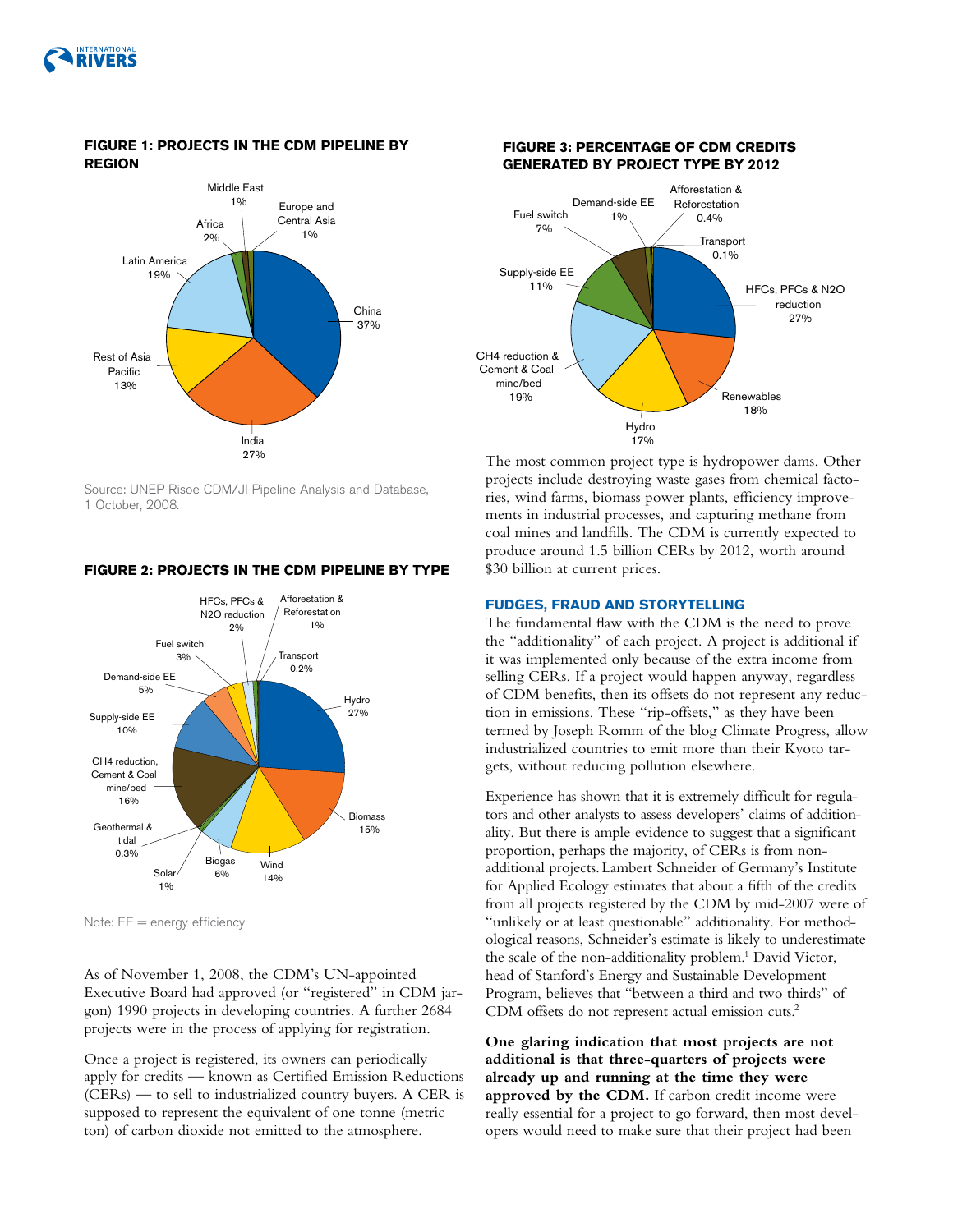## **Dirty CDM Hydros**

Two particularly destructive large hydro projects have applied for CDM approval in recent months. Neither project can convincingly be described as additional. If they are stopped it will be because of community opposition and legal challenges, not a lack of CDM income.

#### **BABA DAM, ECUADOR**

Opponents of this project have been met with intimidation, harassment and violence. Many have received anonymous phone calls threatening their lives. One local community leader, Andrés Arroyo Seguro, was murdered on June 20, 2005. His badly beaten body was dumped in the Baba River at the site where the dam is planned. In 2008, several community leaders have been charged with spurious criminal charges. The environmental impact assessment was inadequate, failing to address many of the anticipated impacts of the project.



Construction and roadwork in preparation for Changuinola I in 2005 (Photo: Florencio Quintero)

#### **CHANGUINOLA I, PANAMA**

This 222 MW dam, located in the buffer zone to La Amistad UNESCO Biosphere Reserve, has been criticised by the UN Special Rapporteur on human rights and indigenous people for the treatment of the 1,000 Ngobe people being forced to leave their homes. Security guards

hired by project developer, AES, and the police have been responsible for beatings, arbitrary detention, public humiliation, threats and illegal destruction of crops and homes. The project would destroy riverine and forest ecosystems in one of the world's biodiversity hotspots.

successfully approved by the CDM Board before beginning construction. However, as of October 1, 2008, 76% of all registered projects had not only started construction, but were already completed by the time they were approved as eligible to sell credits.

CDM proponents assert that projects which were completed before receiving CDM approval are additional on the grounds that their developer went ahead with the project on the belief that it would one day be eligible to receive credit income. However, projects face high risks of non-registration — so far almost a fifth of projects have been rejected by either the CDM Executive Board or the private sector auditors known as "validators."3 It is difficult to believe that thousands of project developers and investors would risk tens, even hundreds, of millions of dollars in projects that would lose money if they were not registered. Developers also face a large risk that the CDM will issue them with many less credits than they have applied for. Geothermal and landfill gas projects, for example, have been issued with only around a third of the credits they have requested.

Interviews with bank employees in India reveal that they do not take CDM credits into account when evaluating projects for loans because of the uncertainties associated with credit generation.4 It is surprisingly easy to find CDM project developers who openly admit that they would have built their projects anyway, regardless of CDM subsidies. Many people involved in the CDM process will admit that numerous CDM projects are non-additional and that the CDM is doing little to support real emissions reductions.<sup>5</sup> Forgery and fraud in project applications are common themes discussed in carbon trading conferences and workshops.

#### **TINKERING WITH THE RULES CAN'T FIX THE PROBLEM**

The CDM has recently responded to outside criticisms by tightening its processes and hiking its rejection rate, and the private sector project validators also appear to finally be taking a tougher line. While these efforts are to be welcomed, the subjectivity involved in project development, investment and lending decisions makes an accurate test for project additionality impossible. Each proposed CDM project is audited by a validator, who, among other criteria, is asked to assess